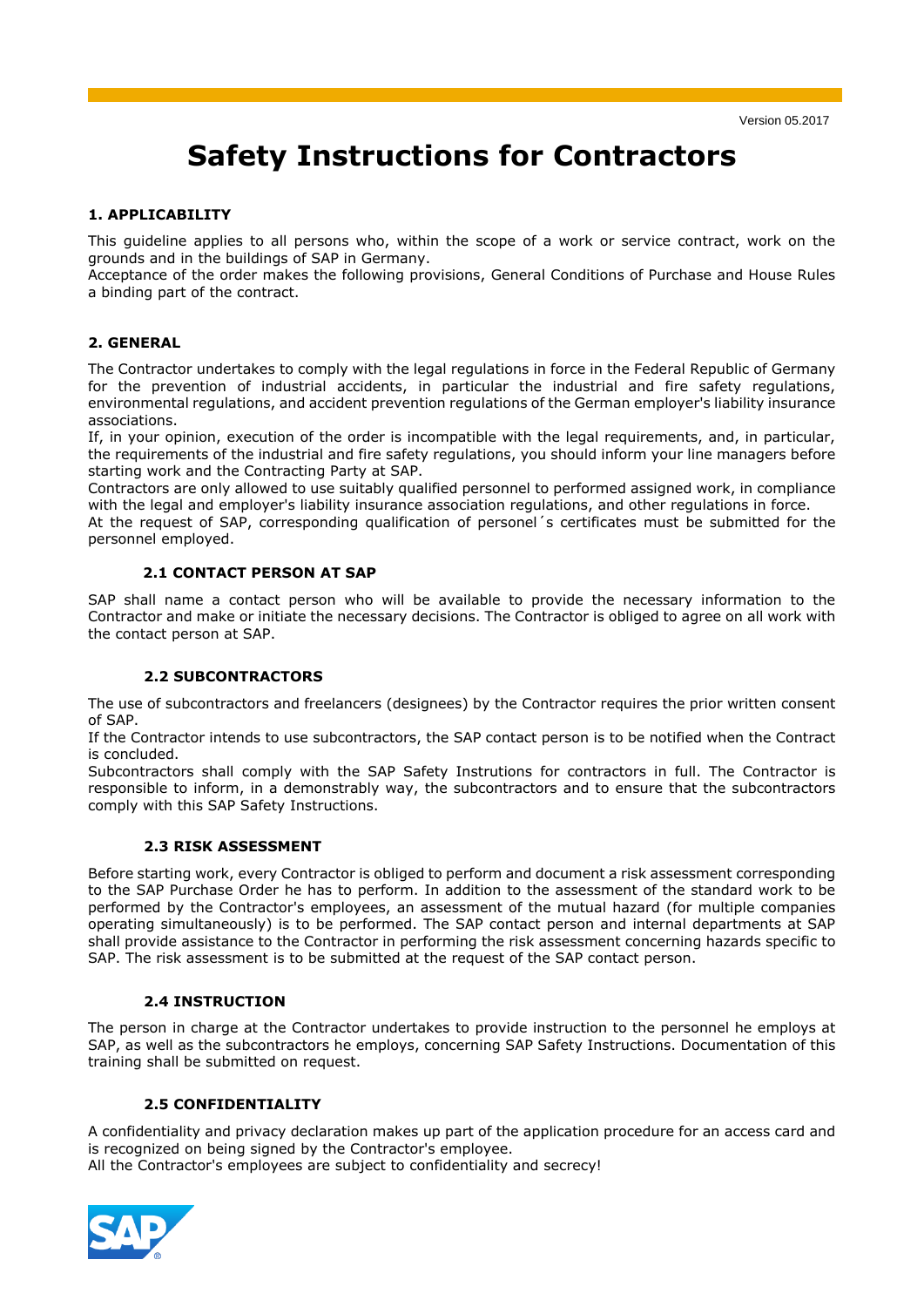#### **2.6 ACCESS CONTROL/ACCESS AUTHORIZATION**

The Contractor must register all his employees and those from his subcontractors who work on the SAP grounds to the responsible SAP contact person on time.

#### **Access Card**

- Access cards are personal, non-transferable to third parties, and to be worn visibly during stays
- They are to be returned after the completion of work each working day, unless permanent access is authorized
- In case of loss, report the loss to the Emergency and Service Control Center (Phone 06227/7- 42400), or the SAP contact person

The work order must be presented upon request. The tradesmen's access permit is generally to be filled out on receipt of the access card.

Contractors are required to leave the building by 5 p.m. If this is not possible, the Emergency and Service Control Center (06227/7-42400) is to be informed by the SAP contact person. At offices outside of Walldorf/St. Leon-Rot, the contact person at the Facility Management dept., or the reception staff, are to informed.

For planned work outside of the following times – weekdays before 7 a.m. or after 5 p.m. on Saturdays, Sundays, and holidays, work permits are to be obtained in advance by the SAP contact person.

# **2.7 PARKING**

Parking is allowed only in designated parking areas. Contractor's vehicles are allowed to enter the delivery area for the purpose of loading and unloading only. Emergency access roads, escape routes, emergency exits, and entrances/access to fire protection equipment are not allowed to be obstructed by parked vehicles or materials.



# **2.8 FILM AND SOUND RECORDINGS**

Films, photos, and recordings made by visitors inside and outside the building require the advance approval of SAP. A restriction on carrying networkable IT equipment, cameras, and other electronic devices may apply to specific areas (such as Data Center). Before visiting, permission to carry this type of equipment needs to be obtained from the SAP contact person.



#### **2.9 ALCOHOL/SMOKING/INTOXICANTS**

Drinking alcohol and imbibing intoxicating substances is prohibited during working hours in SAP buildings. Absolutely no smoking is allowed on SAP premises. This also applies to e-cigarettes and other "no-burn variants". This does not apply in the smoking areas, which are designated with specific signs



# **2.10 FOOD CONSUMPTION**

Food is prohibited in the workplace. Meals are to be taken in the facilities provided for this purpose.



### **2.11 ACCESS RESTRICTIONS**

Entering rooms and facilities and operating machines and devices is prohibited unless necessary for fulfilling the order. Passenger elevators may only be used for their designated purpose. Using them to transport loads or bulky items is not permitted.



### **2.12 DISPOSING OF WASTE**

Consumables and auxiliary materials supplied for performing the work remain the property of the Contractor until utilized for their intended use. Empty containers and any waste produced while performing the work must be collected safely for the environment in suitable containers, immediately taken back by the Contractor, and disposed of in accordance with the legal regulations in force. The waste containers provided in the delivery area can be used according to prior agreement with SAP.

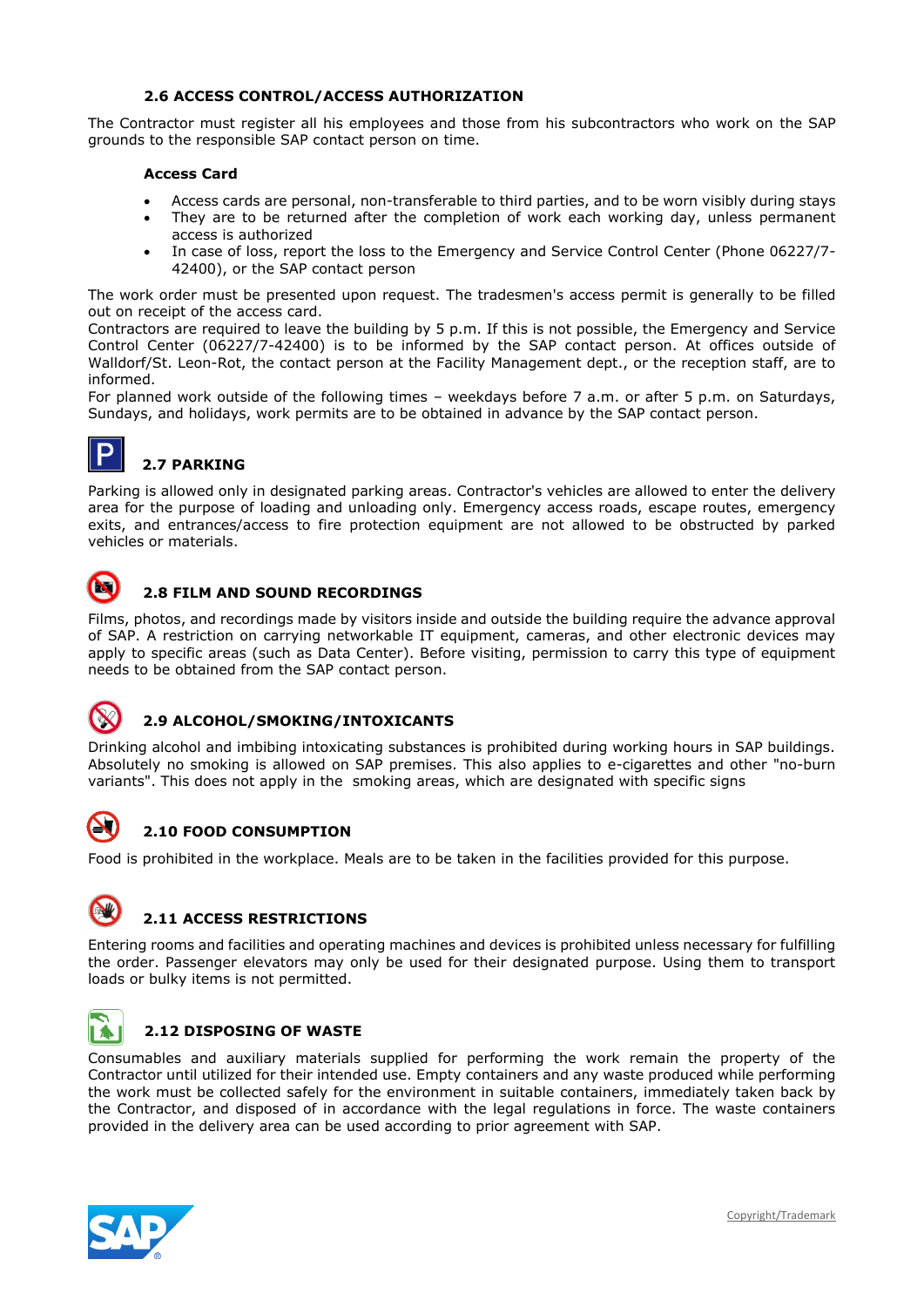#### **2.13 ORDERLINESS AND CLEANLINESS**

The place where the work is performed must be kept in a neat and clean state and left cleared or secured in a clean state after completing the work. Tools, equipment, and materials are only allowed to be stored in places assigned by the SAP contact person.

#### **2.14 OCCURRENCES OF DAMAGE, SECURITY DEFECTS AND ACCIDENTS**

Damage to property and/or damage to existing facilities caused by the Contractor, and security defects and accidents, must immediately be reported to the Emergency and Service Control Center (Phone 06227/7-42400) or Facility Management. Any disruption and risk involved in performing the work must be reported immediately. Workplace accidents are also to be reported to the Occupational Safety Dept. [\(safety@sap.com\)](mailto:safety@sap.com).

#### **2.15 NOISE CONTROL**

If noisy work needs to be carried out during evening hours, at night, or during the weekend, it is only allowed to be carried out with the prior authorization of the contact person at SAP.

#### **2.16 AUTHORIZATION TO ACT**

Instructions given by SAP Security Service personnel and security services assigned by them are to be followed at all times on SAP premises.

#### **3.0 ACTION IN THE EVENT OF AN EMERGENCY**

Prior to commencing work, find out where the nearest escape routes, fire extinguishers, fire detectors, and emergency call facilities are located on the escape and rescue plan (notice posted in the buildings) and how to conduct yourself in the event of an emergency. Audible alarm signals/announcements are to be complied with at all times and their instructions to be followed.



#### **Alert in the Event of a Fire**

A siren or a loudspeaker announcement will inform you in the event of a fire.



#### **Leaving the Building in the Event of Danger**

If the alarm sounds, leave the building using the designated escape routes. Do not use the elevators. The green escape route sign takes you to the nearest emergency exit.



The escape and rescue plans posted in the hallway inform you of the nearest escape routes, the locations of fire and emergency equipment, and how to conduct yourself in the event of an emergency.



#### **Assembly Point**

You should then head for the designated assembly point and follow the instructions of operational support staff and operational command.



#### **Emergency Phone Number**

Walldorf and St. Leon-Rot sites: SAP emergency phone number: 06227-742400 or 112 (Important for coordinating incoming emergency personnel) Other SAP sites: 112 112 The emergency phones are located in the hallway on each floor and in the foyer adjacent to a notice with the emergency phone numbers



## **First Aid Equipment**

Defibrillator location: In the building foyer First aid equipment: In the hallway on each floor (see escape and rescue plan); eyewash close to the systems

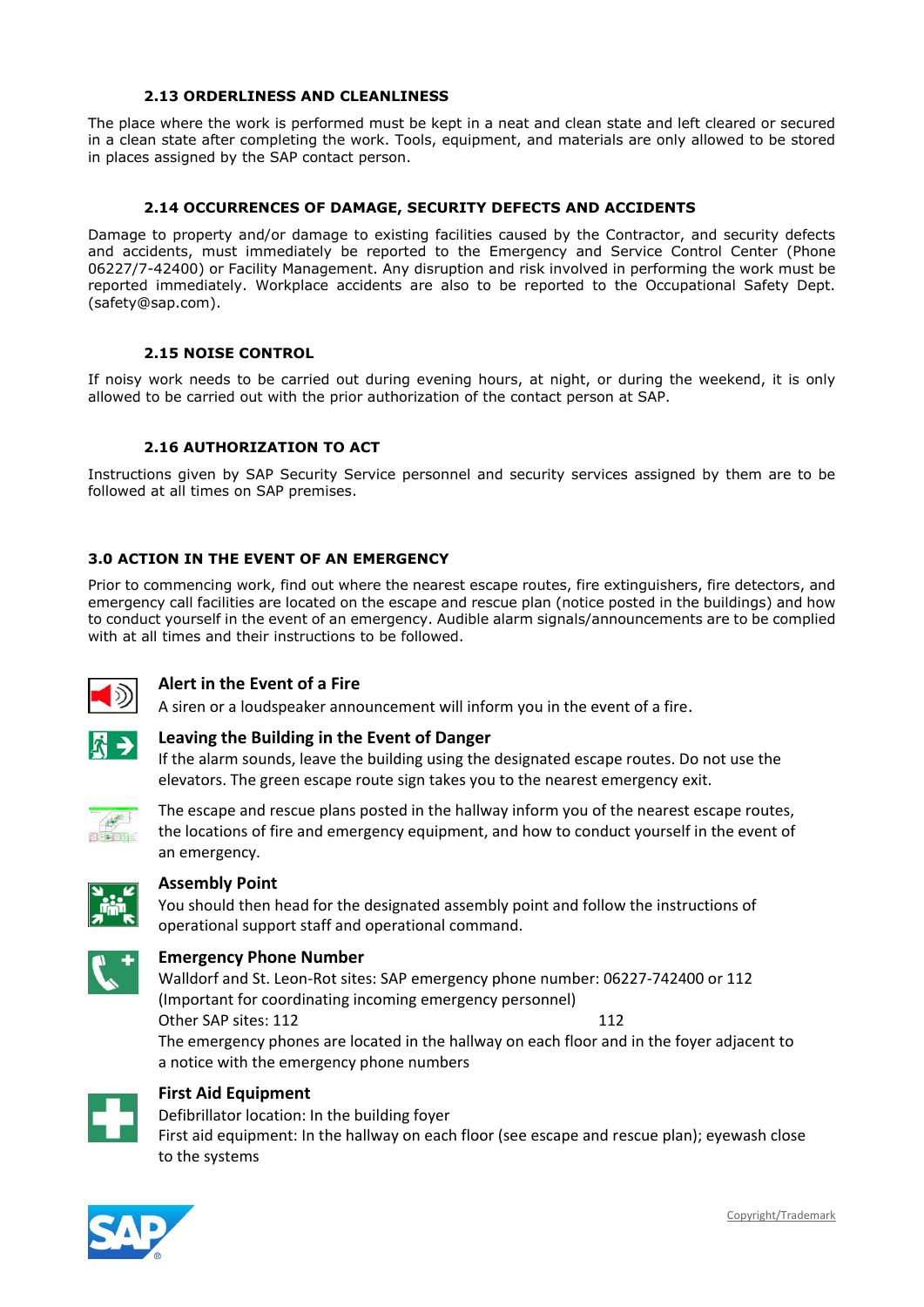#### **3.1 STAYING IN GAS-EXTINGUISHED ROOMS**

A loudspeaker announcement or siren in the building will inform you in the event of a fire. Flooding the area with extinguishing gas is triggered automatically.



Close the doors at all times

The fire alarm sounds



The delay time then begins, which takes 30 seconds



Leave the area immediately without haste using the designated escape routes closing the door behind you.



Once the delay time comes to an end the area is flooded with extinguishing gas.



Do not enter the flooded area

You are only allowed to re-enter this area once it is approved by the persons responsible.

#### **4.0 PERFORMING WORK**

To work on facilities (i.e. buildings, equipment, machinery, etc.)

the consent of SAP is required at all times. The same also applies to using and operating devices, equipment, and installations.

Operational safety equipment is only allowed to be put out of action with the express prior consent of the SAP contact person.

#### **4.1 WORK REQUIRING INSTRUCTION AND AUTHORIZATION**

The following work requires careful coordination and instruction at the appropriate place of work by your contact person at SAP:

- Welding, soldering, grinding and cutting work, and work performed with an open flame and processing flammable and combustible hazardous substances
- Stand 05.2017 ving in narrow areas, containers, pits, and supply and disposal ducts and channels
	- rk on fire extinguishing, signaling and warning systems
	- Work on or near electrical equipment and facilities, and areas exposed to radiation, fire, and explosion
	- Use of toxic, corrosive, and easily flammable hazardous substances
	- Work on containers and pipelines containing hazardous substances
	- Earthworks such as the excavation of construction pits and shafts
	- Work in shafts (e.g. shafts in outdoor areas)
	- Other hazardous work (e.g. working at heights)

Performing hazardous work alone is generally prohibited. Monitoring measures are to be undertaken if such work still needs to be carried out as an exception or as the result of an emergency.

Prior to start any work beforementioned, in each individual case, a written approval is to be obtained from the SAP contact person.

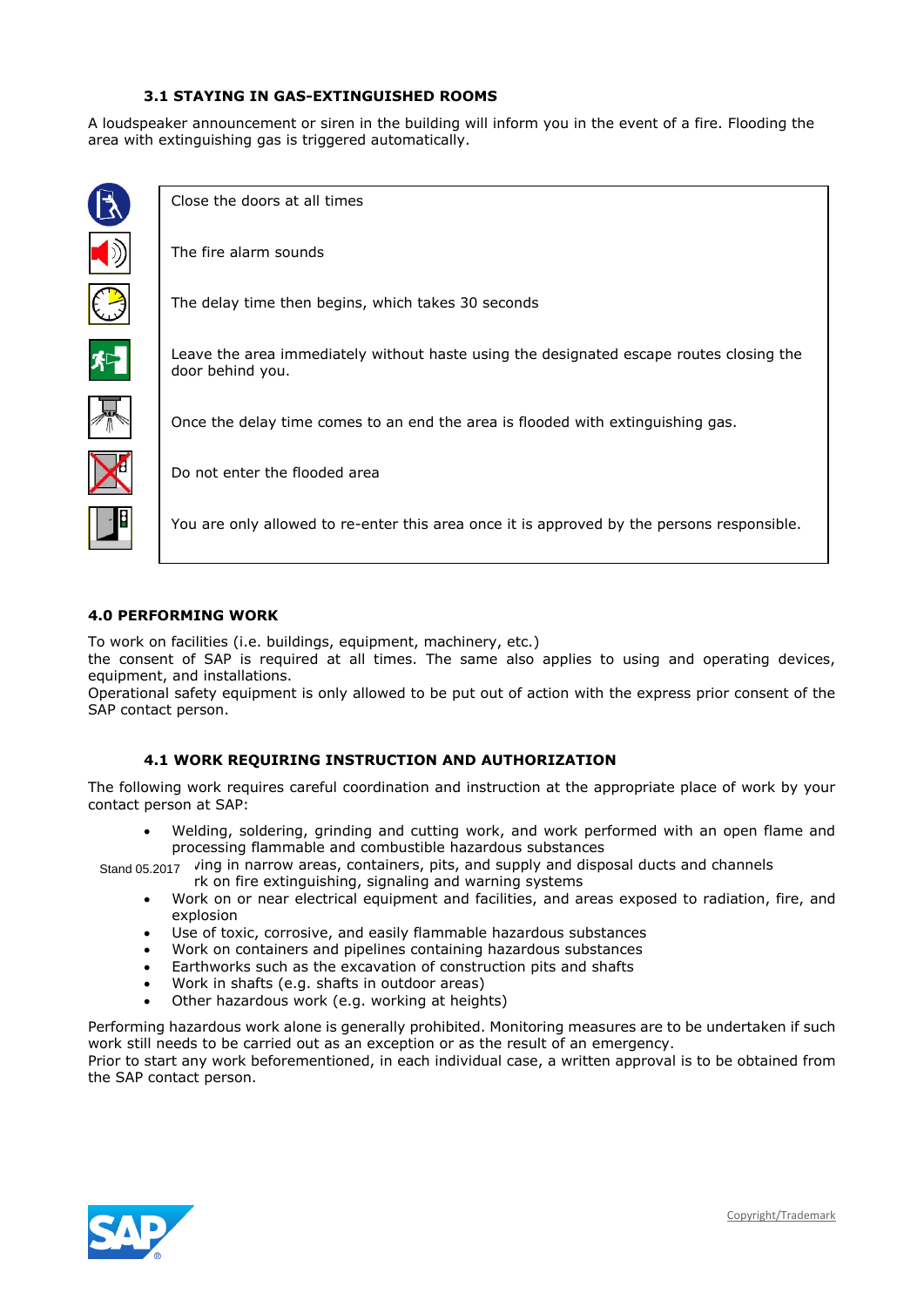#### **4.2 FIRE PROTECTION**

If necessary, fire safety equipment (e.g. smoke detectors, fire alarm system) is to be put out of service by SAP prior to commencing work. Approval is provided by Facility and, if necessary, the Fire Protection Squad.

#### **4.3 PERMIT FOR WORKING WITH FIRE AND IGNITION HAZARDS**

Work is first to be commenced once written approval has been provided and the defined measures have been implemented. Permission is to be obtained from the SAP contact person in good time.



Activities performed on electrical systems and equipment that go beyond simple operation are only allowed to be carried out by qualified electricians.

Work on or near energized parts on electrical systems or equipment and switching operations of any type is only allowed to be performed after prior consultation with the plant operator or the person responsible in the plant for the electrical system and authorization to perform has been issued. Switch cabinets, etc. currently being worked on are not allowed to be left unattended during the work and need to be secured against unauthorized opening, intervention, use, or re-connection.

#### **4.5 CISTERNS AND SHAFTS**

Working in cisterns and shafts is not allowed to be performed alone, and the cistern or shaft needs to be checked to verify they are empty of hazardous gases. Sufficient ventilation is to be provided and only suitable equipment is allowed to be used.

# **4.6 INTERNAL TRAFFIC ROUTES**

Traffic routes, escape routes, emergency exits, safety equipment (such as fire protection equipment), and access to electrical equipment are not allowed to be obstructed. Fire protection doors are not allowed to be obstructed or wedged open.

The blocking off of areas of emergency and escape routes need to be reconciled with the SAP contact person.

Changes to transport routes that may result in hazards are to be clarified with the SAP contact person. Areas of work within traffic routes are to be marked and blocked off.

Pits, trenches, excavations, open-ended channels, floor openings, etc. are to be adequately secured by covering them over or fencing them in.

#### **4.7 UTILIZING STORAGE SPACES**

The temporary use of storage spaces or rooms needs to be clarified by the SAP contact person. These areas must be kept clean and orderly.

#### **4.8 WORKING EQUIPMENT BELONGING TO THE CONTRACTOR (MACHINERY AND TOOLS)**

The working equipment must be in a perfectly safe and tested condition and operated as intended. The SAP contact person may ask the Contractor to submit appropriate test certificates.

When exiting the workplace, the work equipment must be secured in such a way that it poses no danger to individuals and property.

The work equipment is to be secured against unauthorized use and loss or theft (e.g. pallet trucks, portable electrical appliances)

**Ladders, working platforms, scaffolding** etc. need to be inspected and be in faultless condition and used as intended. Appropriate measures need to be undertaken to protect persons when activities are performed above work areas and walkways.